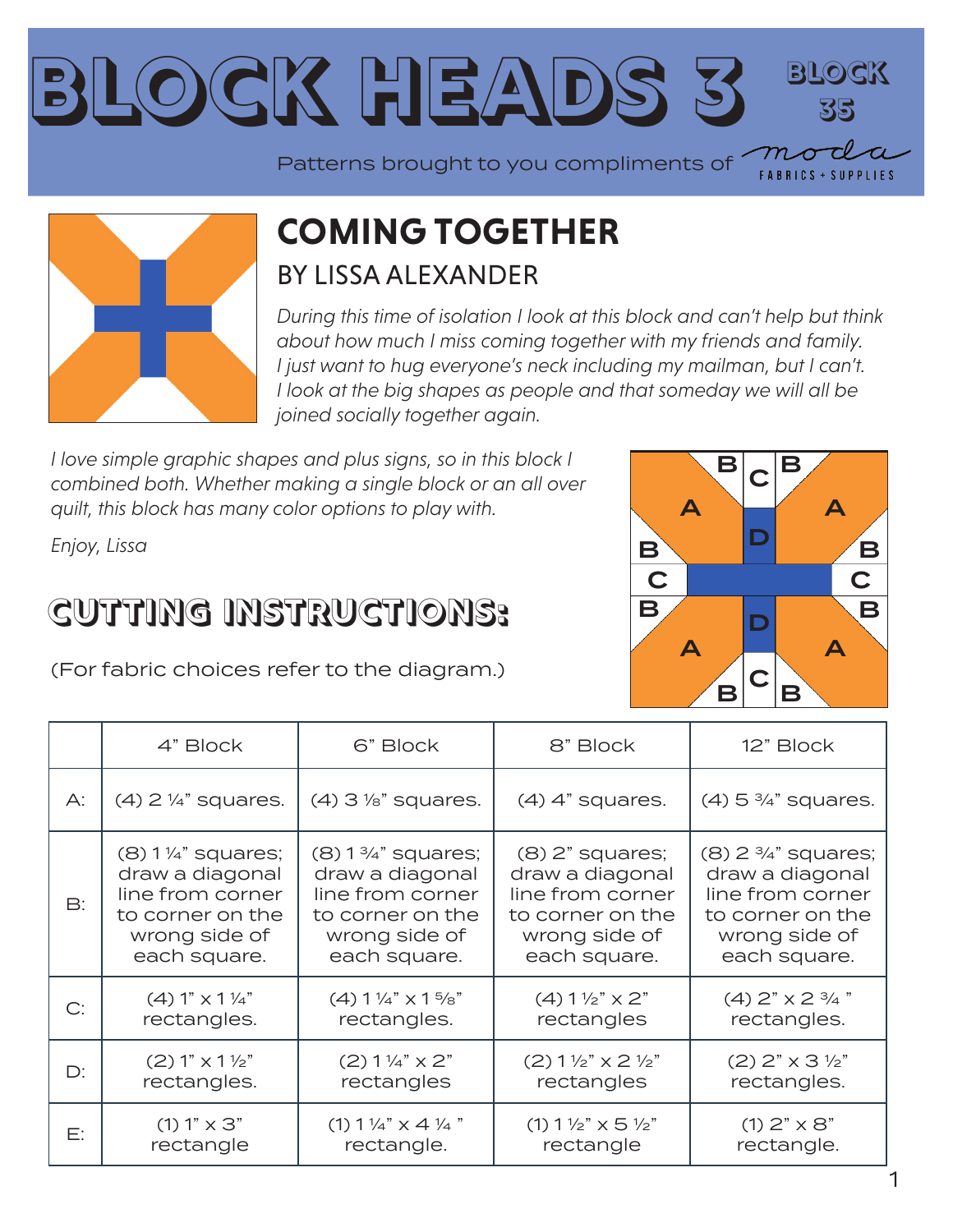## **ASSEMBLY INSTRUCTIONS:**

- 1. Begin by placing (1) B square with a drawn diagonal line onto (2) opposite corners of an A square, right sides together. Please note the orientation of the B squares.
- 2. Stitch on the drawn lines, and trim outermost excess fabric to ¼". Press toward the corner.
- 3. Repeat on all (4) A squares to complete the four corners of the block. Please note that the stitch and flip unit unfinished measurement will be equal to the A square's original cut size.





- 4. Sew (1) C and D rectangle together as shown, pressing toward the dark fabric. Repeat twice.
- 5. Use the following guide for C/D rectangle unit measurements for each block size:
	- a.  $4$ " Block: 1" x 2 ¼" unfinished (½" x 1  $\frac{3}{4}$ " finished)
	- b. 6" Block:  $1\frac{1}{4}$ " x 3 1/8" unfinished  $(\frac{3}{4}$ " x 2  $\frac{5}{8}$ " finished)
	- c. 8" Block:  $1\frac{1}{2}$ " x 4" unfinished (1" x 3  $\frac{1}{2}$ " finished)
	- d. 12" Block: 2" x 5  $\frac{3}{4}$ " unfinished (1  $\frac{1}{2}$ " x 5  $\frac{1}{4}$ " finished)
- 6. Sew (1) C rectangle onto either side of (1) E rectangle. Press toward the dark fabric. Repeat twice.
- 7. Use the following measurements for each block size:
	- a.  $4$ " Block: 1" x 4  $\frac{1}{2}$ " unfinished  $\frac{1}{2}$ " x 4" finished)
	- b. 6" Block:  $1\frac{1}{4}$ " x 6  $\frac{1}{2}$ " unfinished ( $\frac{3}{4}$ " x 6" finished)
	- c. 8" Block:  $1\frac{1}{2}$ " x 8  $\frac{1}{2}$ " unfinished (1" x 8" finished)
	- d. 12" Block: 2" x 12  $\frac{1}{2}$ " unfinished (1  $\frac{1}{2}$ " x 12" finished)





**Block Heads 3** 

Lissa Alexander  $\overline{\mathcal{P}}$ Block 35 - Coming Together Block 35 - Coming Together Lissa Alexander